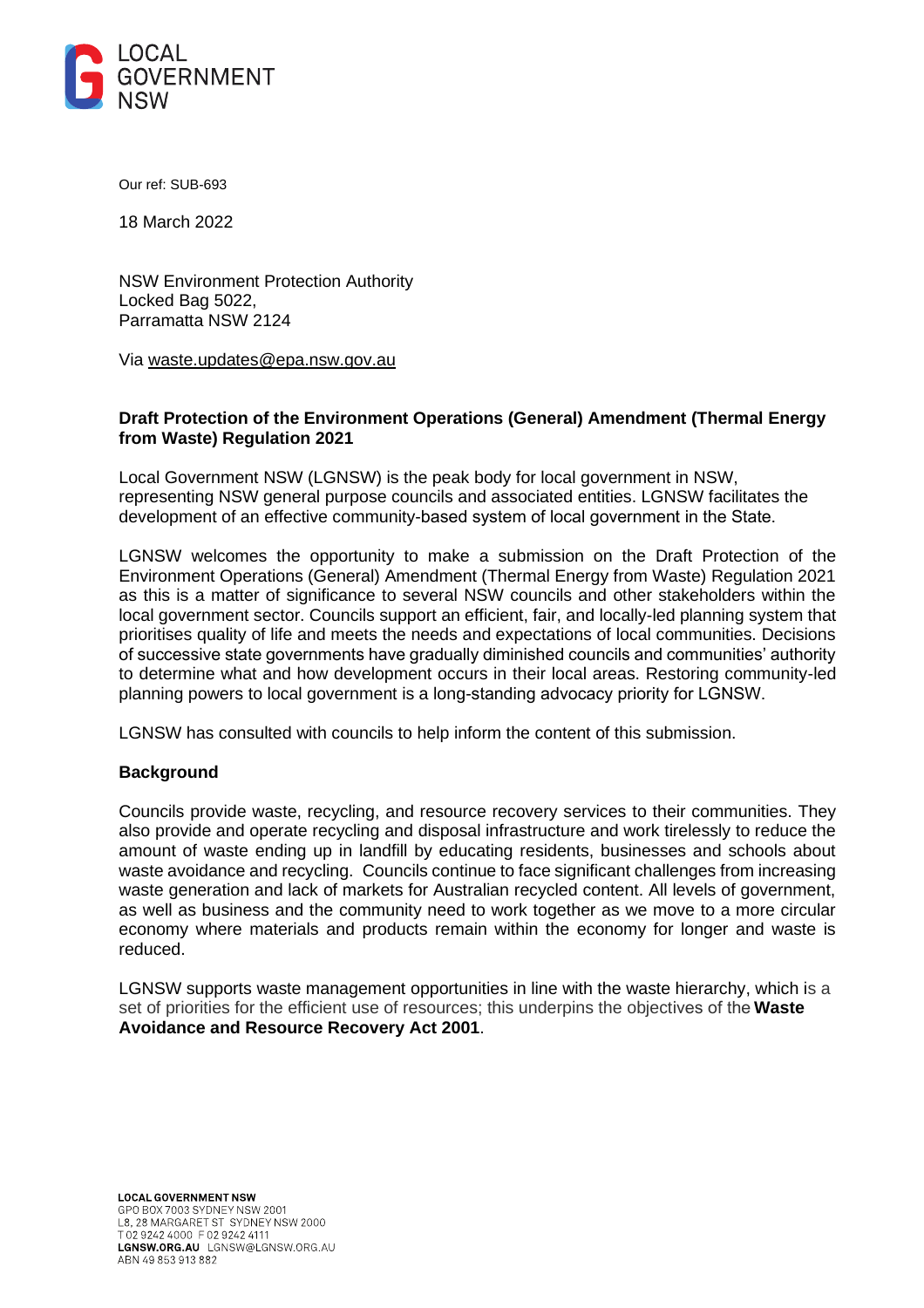

**Source:** <https://www.epa.nsw.gov.au/your-environment/recycling-and-reuse/warr-strategy/the-waste-hierarchy>

LGNSW advocates for further research and engagement on waste to energy options in line with the waste hierarchy to ensure that future waste to energy options;

- i. Are only considered where other waste management options are not available,
- ii. Represent a suitable method of disposal depending on the composition of the waste material,
- iii. Are in appropriate locations, as per the relevant regulations,
- iv. Don't generate unintended negative impacts on human and environmental health.

In April 2021, LGNSW made a submission on the Draft revised NSW Energy from Waste Policy Statement based on NSW Chief Scientist and Engineers Recommendations and welcomed the revisions around air emissions recommendations. The submission also called for the establishment of clear rules to guide development and operation of waste to energy facilities, including a ban on co-generation or energy recovery plants in the Greater Sydney Area. Given this position, it is pleasing that the Draft Protection of the Environment Operations (General) Amendment (Thermal Energy from Waste) Regulation 2021 proposes changes in the provision for energy from waste in NSW to;

- Improve certainty to communities and industry around acceptable locations and facilities,
- Apply the precautionary principle where there is a greater risk of harm to human health due to proximity to high population areas (now and into the future), and in areas where there are regular exceedances to air quality standards from existing sources,
- Maximise efficiencies in infrastructure, waste management, innovation, and energy recovery,
- Ensure that energy from waste plays a sustainable role as NSW transitions towards a circular waste and resource recovery framework.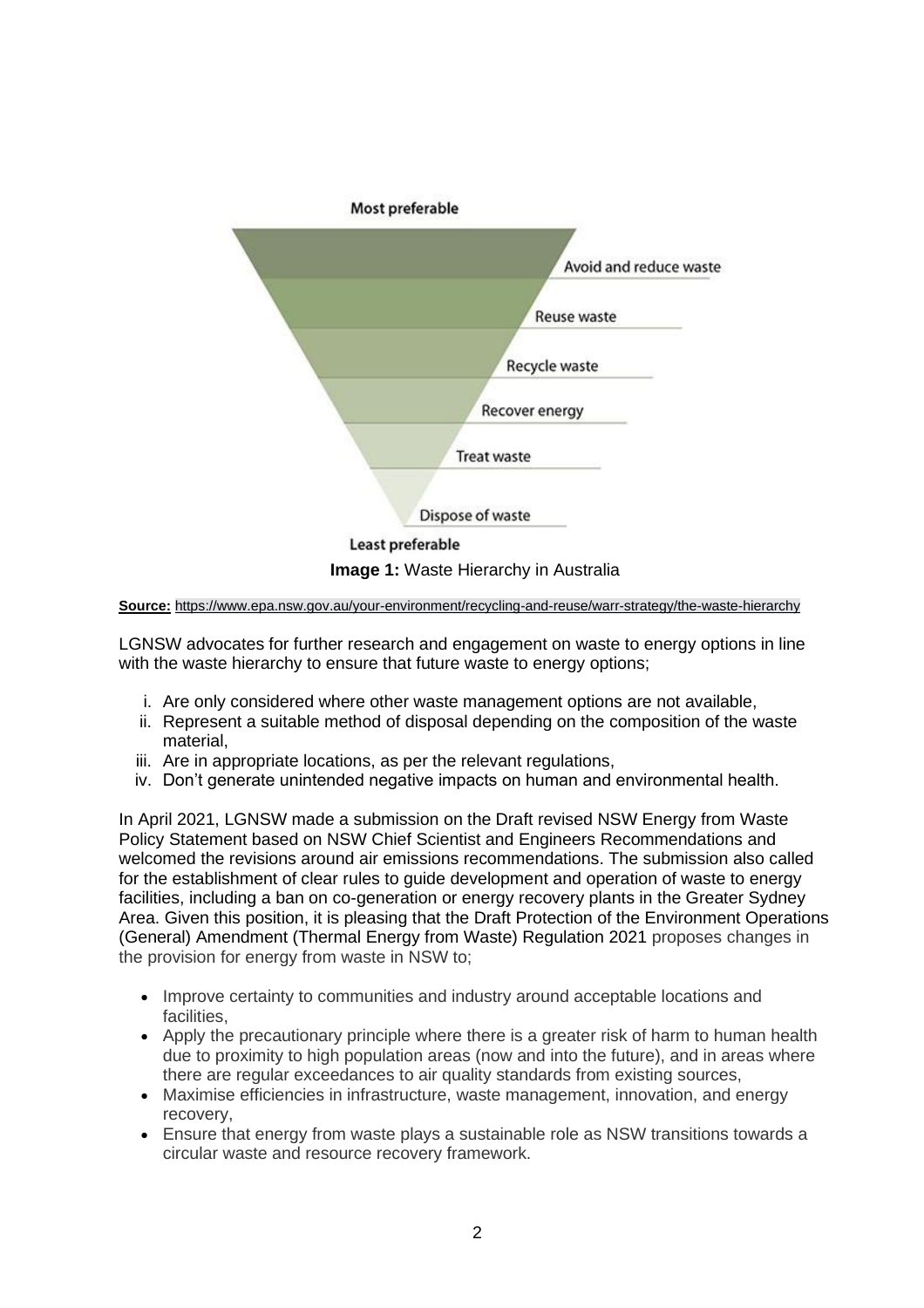LGNSW broadly supports the proposed outcomes which are anticipated from the draft regulation, however at the recent LGNSW Special Conference the sector expressed concerns over the impact of waste to energy incinerators and encouraged diversion rather than incineration:

# **Conference Resolution: Randwick City Council - Waste to energy incinerators**

*That Local Government NSW:* 

- *a) Acknowledges concerns regarding the impact of waste to energy incinerators on communities and the environment;*
- *b) Notes that the Draft Regulations and the Environment Protection Authority's (EPA) Energy from Waste Infrastructure Plan would prohibit waste to energy incinerators in some places and not others;*
- *c) Considers burning waste for energy an outdated technology and encourages diversion rather than incineration.*

#### **Response**

The LGNSW response to the Draft Protection of the Environment Operations (General) Amendment (Thermal Energy from Waste) Regulation 2021 is detailed below.

#### 128A Definitions

Within this clause, the definition of *thermal treatment* is clarified by detailing the variety of mechanisms which are included under the broad term *thermal treatment* and therefore prohibited under the regulation. LGNSW supports the retention of this definition, in that it should provide clarity to communities as to what types of thermal treatment processes may be allowed outside the four designated precincts however, we make the following comments.

There are a variety of treatment processes which are excluded from the current definition of *thermal treatment*, the most significant of these is (d) the incineration of waste for destruction or disposal. There is some concern that the way this is currently drafted could allow for misinterpretation where councils are led to believe that incineration of waste that does not generate energy could be permissible. LGNSW received advice from the NSW Environment Protection Authority (EPA) that this process would still be subject to the usual regulatory processes and therefore is likely to only occur in very few circumstances where waste material cannot be disposed of by other means and as such the likely impact on councils and communities is low. There is an opportunity to make this clear within the Draft Regulation to avoid any confusion and provide greater clarity for industry, the community, and councils.

LGNSW also supports the exclusion of (a) autoclaving processes from the definition of *thermal treatment,* noting that this is a waste disposal option currently being trialled in at least one NSW Council area and may represent a suitable waste to energy option in the future.

#### Clause 128B Prohibition on energy recovery from thermal treatment of waste

To protect the health and environment of NSW communities, there should be no exception to the proposed prohibition of the thermal treatment of waste to energy as contained in Clause 128B.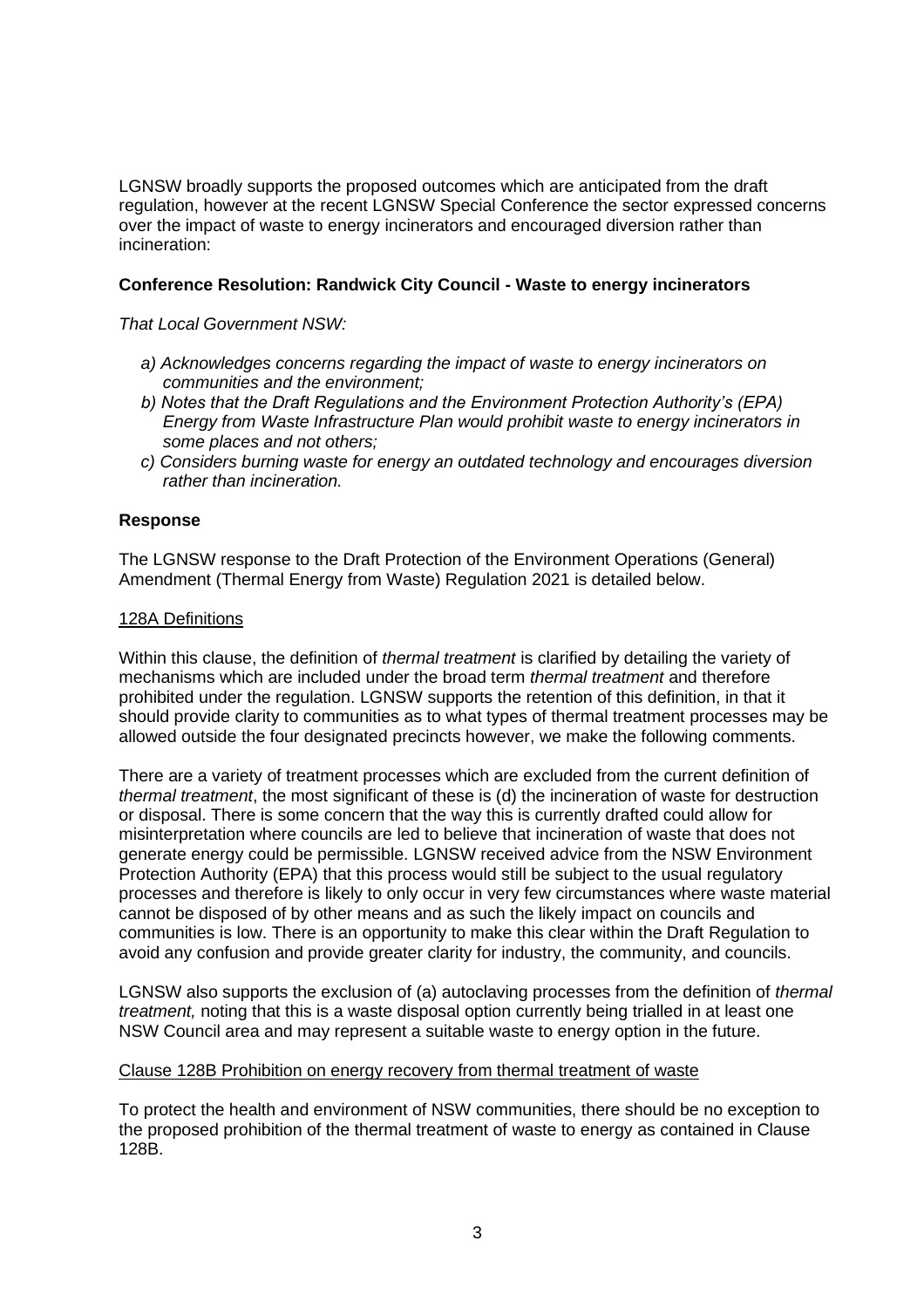This clause currently states that (1) A person must not carry out, or cause or allow to be carried out, the thermal treatment of waste if –

- a) It involves or results in energy recovery from the waste, and
- b) 1 or more activities carried out at the premises are scheduled activities that require a licence.

However, this clause would appear to allow energy recovery from waste at premises that fall below the environment protection licensing threshold, i.e., where councils are the ARA. Has the EPA prepared a RIS and/or conducted any analysis on the likely number of such premises (existing and future) and cumulative impacts of these? While energy recovery from nonlicensed premises would be small-scale, the cumulative impacts could be significant. Is the EPA proposing to provide guidance for councils on regulating energy recovery activities?

LGNSW suggests that by making the Draft Regulation clearer as to the kinds of activities that are allowed (and not) that this could potentially alleviate concerns from councils and communities. Similarly, guidance for councils is required on assessing and regulating potential energy recovery activities where they are the ARA.

### Clause 128C Exceptions to prohibition on energy recover from thermal treatment of waste

LGNSW recommends that Clause 128 C part 3 be retained in its present form without change. The Draft Regulation puts into law the Energy from Waste Infrastructure Plan by prescribing that prescribed energy from waste activities only be established and operated in four locations in NSW unless specific exceptions apply.

- 1. West Lithgow Precinct
- 2. Parkes Special Activation Precinct
- 3. Richmond Valley Regional Jobs Precinct
- 4. Southern Goulburn Mulwaree Precinct

LGNSW understands from consultation with the NSW EPA that the purpose of the exceptions is to exempt only necessary, currently active thermal waste treatment processes or genuine recycling activities to ensure these are lawfully permitted to continue after the regulation becomes law.

#### Clause 128D Effect of prohibition on environmental protection licences

The note under Clause 128D represents a significant concern to councils as it could potentially negate Section 128B by stating that "a licence cannot be refused if it is necessary for carrying out State significant development authorised by a development consent." The note could be interpreted to mean that State significant development (SSD) is exempt from the regulation.

LGNSW understands that the note reflects section 4.42 of the *Environmental Planning and Assessment Act 1979* which specifically states an environment protection licence cannot be refused if it is necessary for carrying out an approved SSD consistent with the consent. LGNSW recommends that the EPA confirms that SSD involving energy from waste will be considered against the principles in the Regulation (via the separate approvals process for SSD), and that the Regulation or supporting information makes this clear.